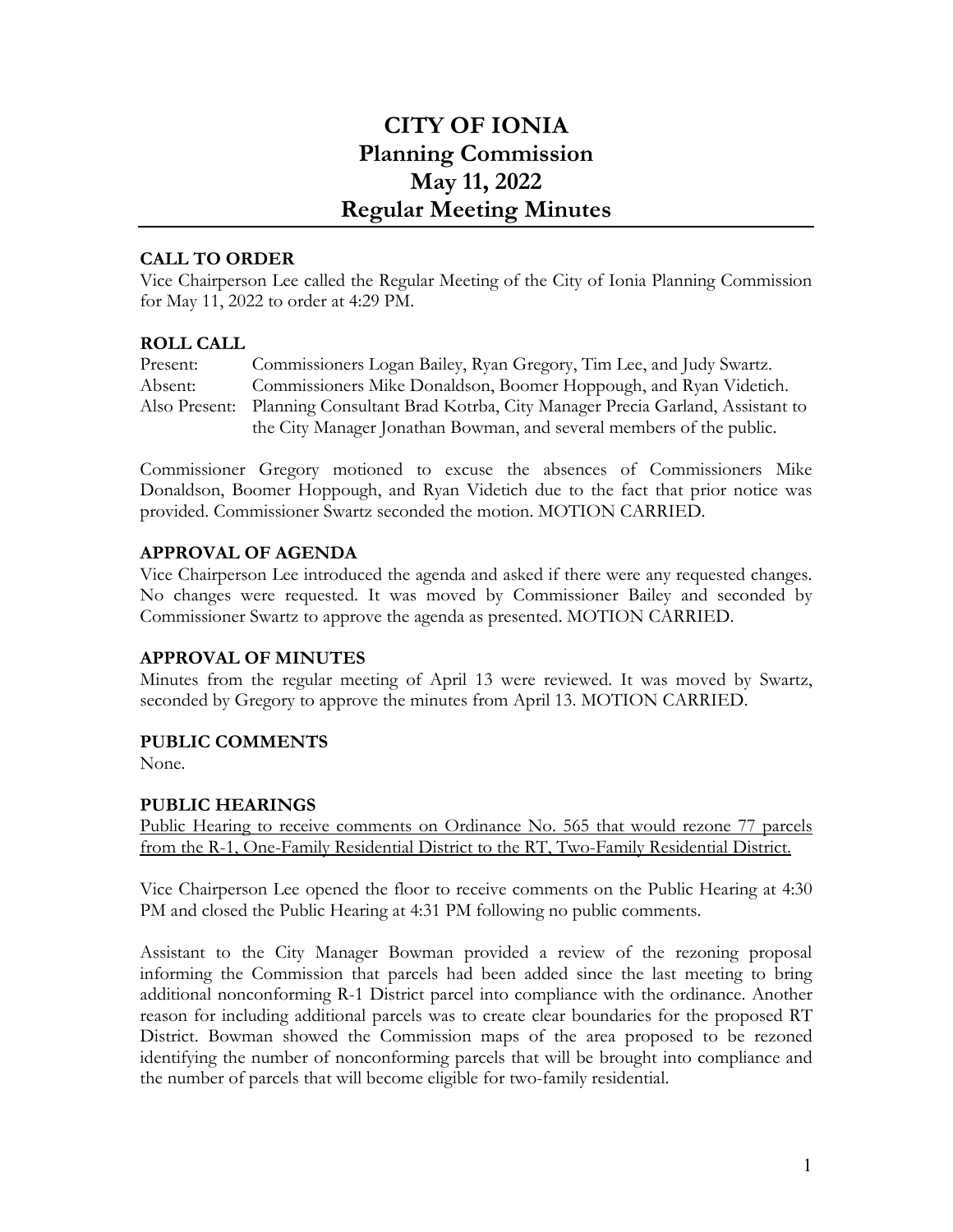Vice Chairperson Lee commented that the proposal has been discussed at length over the past few months and asked if there were any Commissioner questions or comments. Following none, he called the question.

It was moved by Commissioner Swartz and seconded by Commissioner Bailey that the Planning Commission recommend the approval of Ordinance No. 565 to City Council that will rezone 77 parcels from the R-1, One-Family Residential District to the RT, Two-Family Residential District. MOTION CARRIED.

## **OLD BUSINESS**

## Food Truck Ordinance

City Manager Garland explained that City Staff and planning consultant Brad Kotrba are working on a draft ordinance to address food trucks in the City of Ionia. She reported that the ordinance was not yet ready for Planning Commission review, but it would be brought forward at a future meeting.

## **NEW BUSINESS**

## Preliminary Site Plan Review for a Gas Station Expansion at 703 W. Lincoln Ave.

Planning Consultant Kotrba introduced the preliminary site plan review for 703 W. Lincoln Avenue by going through his prepared staff report. Noteworthy items included the landscaping plans, fencing locations, screening for neighbors, traffic flow on the site, and site drainage.

Steve Witte, a representative of the applicant, was present. He provided an overview of the plans and remained available for questions.

City Manager Garland asked if the applicant had filled proper requests with the Michigan Department of Transportation (MDOT) for the driveway changes along M-21. Mr. Witte responded that an application has been submitted and the applicant hopes to have the approval prior to the next Planning Commission meeting.

Conversation unfolded among the Commission and Mr. Witte about the landscaping. City Manager Garland asked why only one type of tree was proposed instead of the three required by the City's landscaping requirements. Mr. Witte was unsure of the specific reason but promised to ask the landscape architect. Consultant Kotrba also mentioned that the ordinance requires the landscaping to be located on the outside of the fence as opposed to the interior of the site as proposed by the plans. Mr. Witte expressed that this design is consistent with what was previously approved for fencing and landscaping along the southern property line. Commissioner Swartz and Lee commented that screening and buffering are the main concerns when dealing with a commercial use adjacent to residential. Swartz asked about the proposed location of the dumpster and if it would cause any issues for the neighbors to the south. It was noted by Garland that the City should follow the ordinance as written for the property line to the west and possibly allow the fencing and landscaping as proposed for the southern property line because it was previously approved by the Commission. This appeared to be the consensus of the Commission.